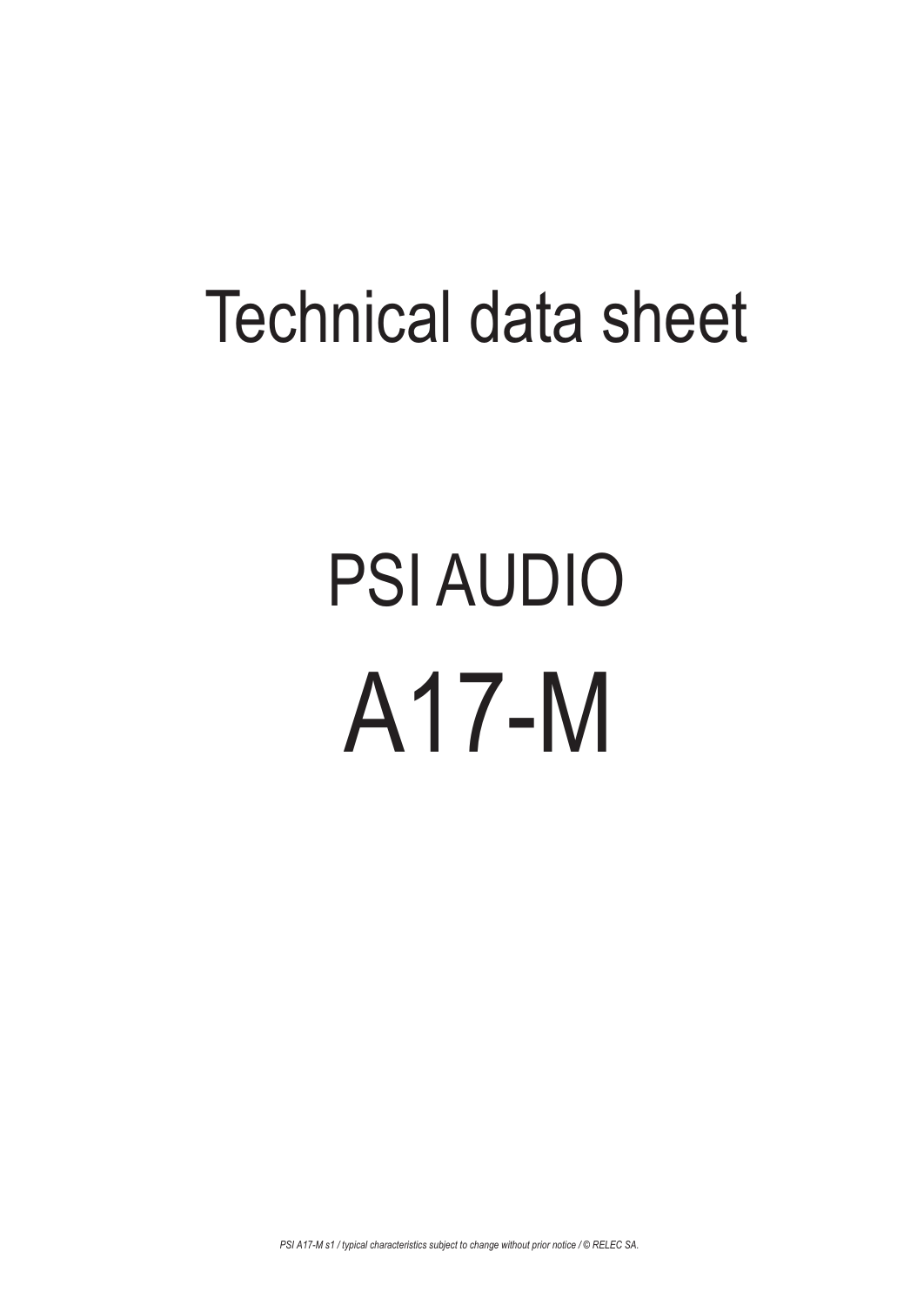#### **info@psiaudio.com**



#### **www.psiaudio.com**

All measurements in anechoic room acoustical axis at 1 meter